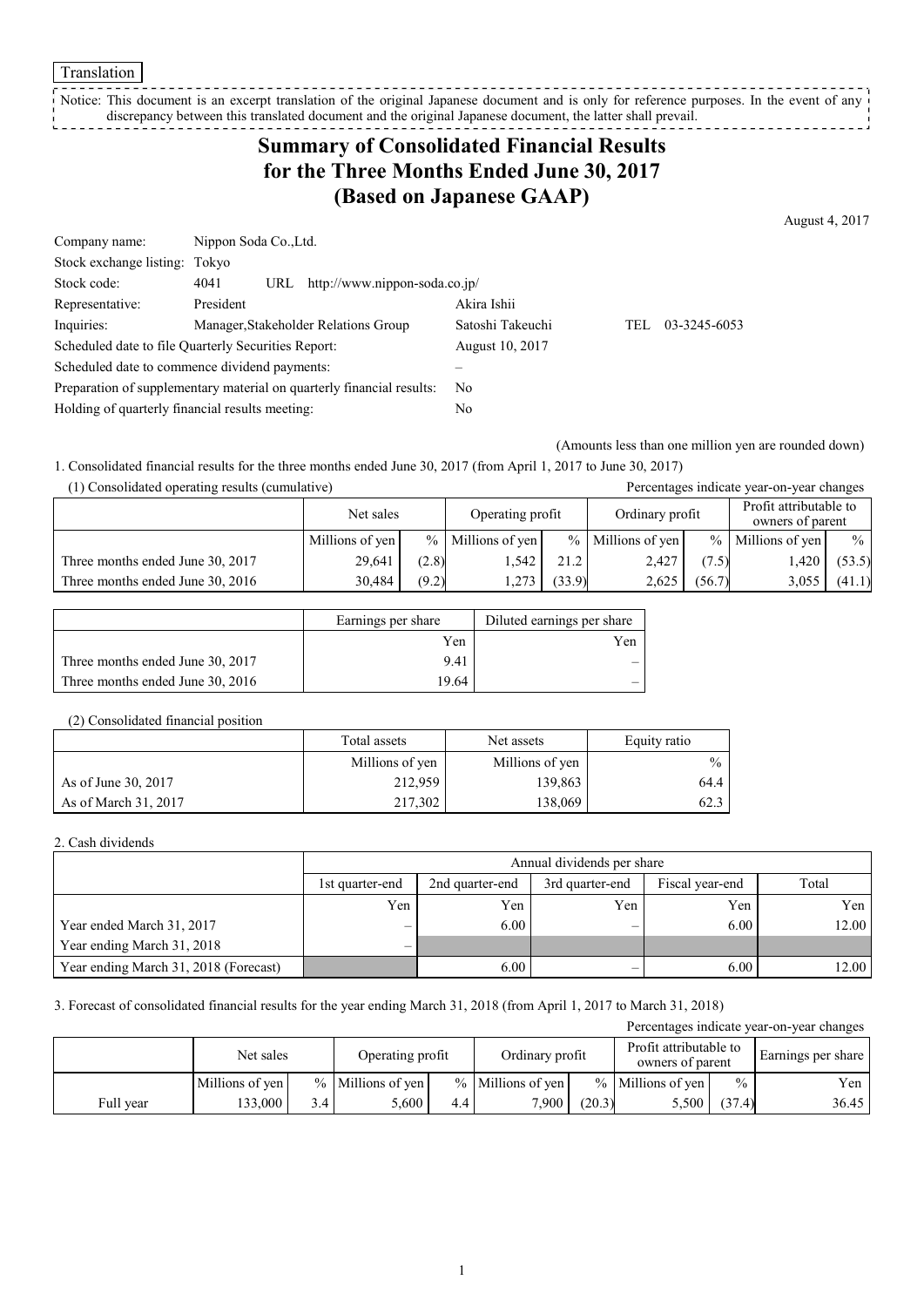| 4. Notes                                                                                                                  |                  |                                                     |                |                    |
|---------------------------------------------------------------------------------------------------------------------------|------------------|-----------------------------------------------------|----------------|--------------------|
| $(1)$ Changes in significant subsidiaries during the three months ended June 30, 2017                                     |                  |                                                     |                |                    |
| (changes in specified subsidiaries resulting in the change in scope of consolidation):                                    |                  |                                                     | N <sub>0</sub> |                    |
| (2) Application of special accounting methods for preparing quarterly consolidated financial statements:                  |                  |                                                     |                |                    |
| (3) Changes in accounting policies, changes in accounting estimates, and restatement of prior period financial statements |                  |                                                     |                |                    |
| Changes in accounting policies due to revisions to accounting standards and other regulations:                            |                  |                                                     |                |                    |
| Changes in accounting policies due to other reasons:                                                                      |                  |                                                     |                |                    |
| Changes in accounting estimates:                                                                                          |                  |                                                     |                |                    |
| Restatement of prior period financial statements:                                                                         |                  |                                                     | No             |                    |
| (4) Number of issued shares (common shares)                                                                               |                  |                                                     |                |                    |
| Total number of issued shares at the end of the period (including treasury shares)                                        |                  |                                                     |                |                    |
| As of June 30, 2017                                                                                                       |                  | 155,636,535 shares   As of March 31, 2017           |                | 155,636,535 shares |
| Number of treasury shares at the end of the period                                                                        |                  |                                                     |                |                    |
| As of June 30, 2017                                                                                                       | 4,725,328 shares | As of March 31, 2017                                |                | 4,724,709 shares   |
| Average number of shares during the period (cumulative from the beginning of the fiscal year)                             |                  |                                                     |                |                    |
| Three months ended June 30, 2017                                                                                          |                  | 150,911,589 shares Three months ended June 30, 2016 |                | 155,605,696 shares |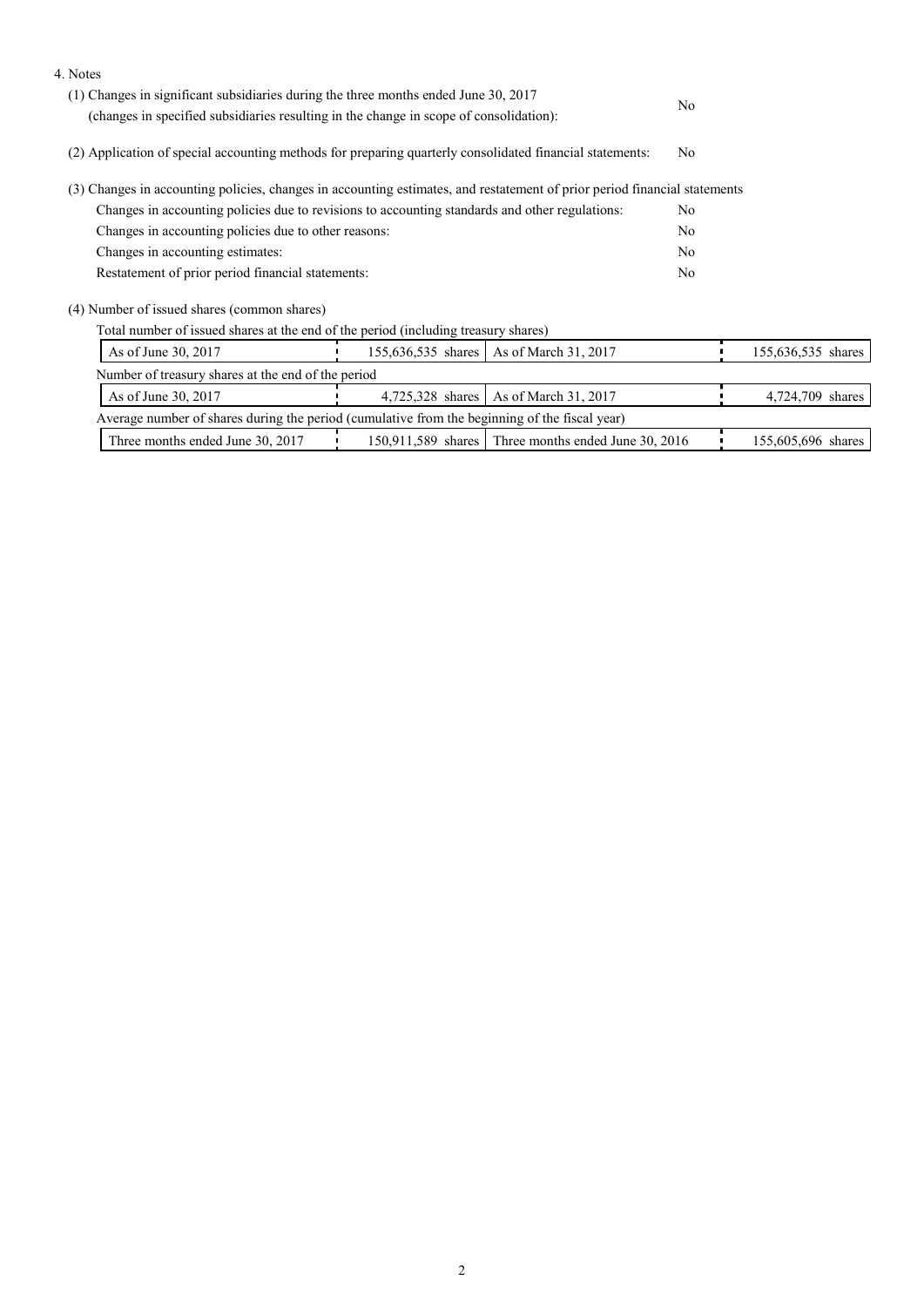## **Quarterly consolidated financial statements**

**Consolidated balance sheets** 

|                                                     |                      | (Millions of yen)   |
|-----------------------------------------------------|----------------------|---------------------|
|                                                     | As of March 31, 2017 | As of June 30, 2017 |
| Assets                                              |                      |                     |
| Current assets                                      |                      |                     |
| Cash and deposits                                   | 33,171               | 27,405              |
| Notes and accounts receivable - trade               | 38,153               | 35,197              |
| Electronically recorded monetary claims - operating | 2,018                | 1,938               |
| Inventories                                         | 28,484               | 31,266              |
| Deferred tax assets                                 | 1,996                | 1,964               |
| Other                                               | 3,509                | 3,678               |
| Allowance for doubtful accounts                     | (196)                | (190)               |
| Total current assets                                | 107,137              | 101,260             |
| Non-current assets                                  |                      |                     |
| Property, plant and equipment                       |                      |                     |
| Buildings and structures, net                       | 16,694               | 16,481              |
| Machinery, equipment and vehicles, net              | 18,284               | 18,841              |
| Tools, furniture and fixtures, net                  | 1,610                | 1,574               |
| Land                                                | 15,338               | 15,337              |
| Leased assets, net                                  | 238                  | 226                 |
| Construction in progress                            | 2,515                | 1,454               |
| Total property, plant and equipment                 | 54,682               | 53,915              |
| Intangible assets                                   |                      |                     |
| Goodwill                                            | 704                  | 645                 |
| Other                                               | 877                  | 864                 |
| Total intangible assets                             | 1,582                | 1,509               |
| Investments and other assets                        |                      |                     |
| Investment securities                               | 41,186               | 43,560              |
| Net defined benefit asset                           | 7,597                | 7,713               |
| Deferred tax assets                                 | 2,469                | 2,191               |
| Other                                               | 2,673                | 2,832               |
| Allowance for doubtful accounts                     | (26)                 | (25)                |
| Total investments and other assets                  | 53,900               | 56,273              |
| Total non-current assets                            | 110,165              | 111,699             |
| Total assets                                        | 217,302              | 212,959             |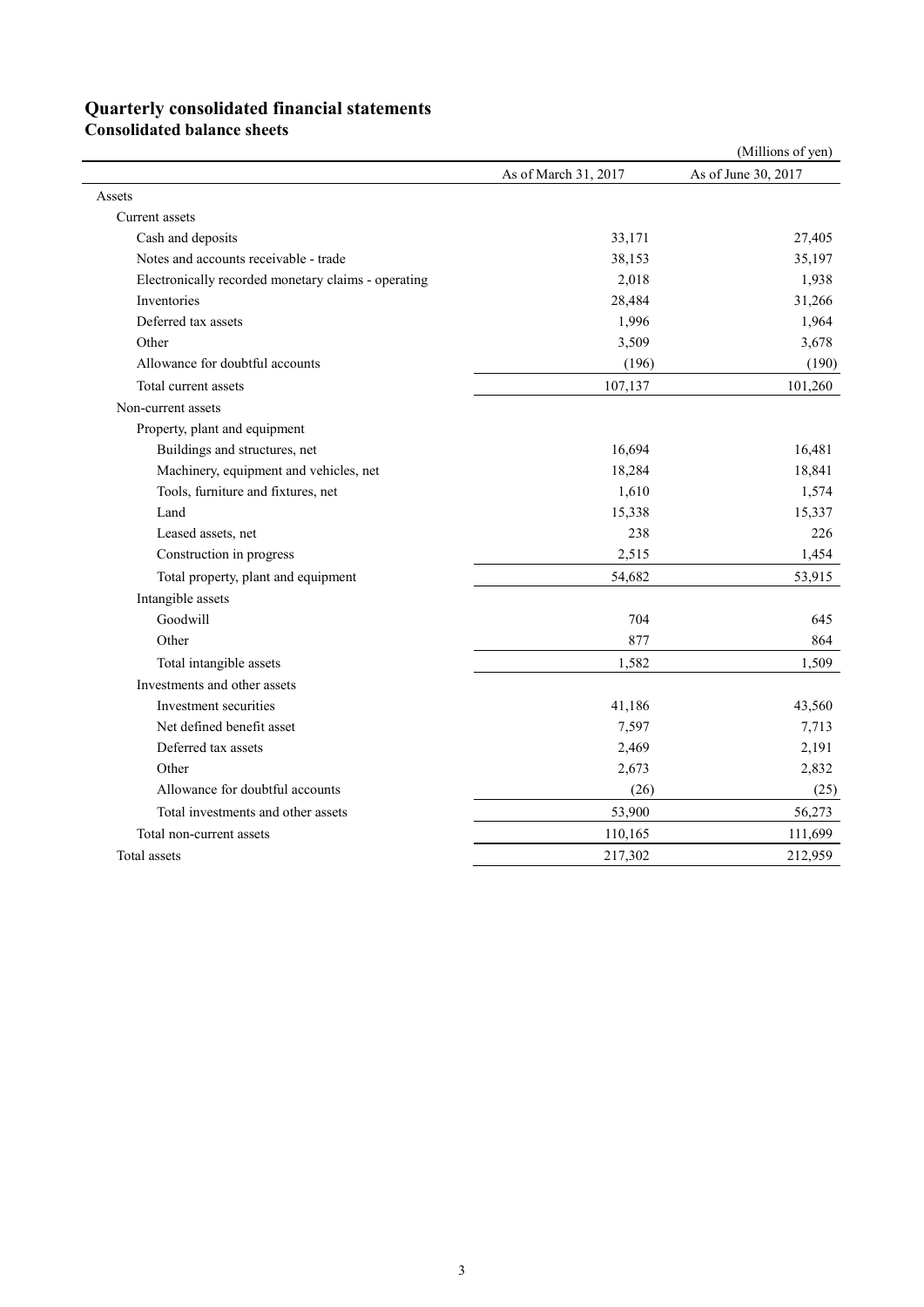|                                                       |                      | (Millions of yen)   |
|-------------------------------------------------------|----------------------|---------------------|
|                                                       | As of March 31, 2017 | As of June 30, 2017 |
| Liabilities                                           |                      |                     |
| Current liabilities                                   |                      |                     |
| Notes and accounts payable - trade                    | 15,445               | 14,053              |
| Electronically recorded obligations - operating       | 1,917                | 1,809               |
| Short-term loans payable                              | 31,634               | 30,339              |
| Income taxes payable                                  | 1,468                | 263                 |
| Provision for bonuses                                 | 3,017                | 2,547               |
| Other                                                 | 6,847                | 5,698               |
| Total current liabilities                             | 60,330               | 54,711              |
| Non-current liabilities                               |                      |                     |
| Long-term loans payable                               | 7,569                | 6,404               |
| Deferred tax liabilities                              | 4,797                | 5,523               |
| Net defined benefit liability                         | 2,563                | 2,537               |
| Provision for environmental measures                  | 1,119                | 1,086               |
| Other                                                 | 2,852                | 2,831               |
| Total non-current liabilities                         | 18,902               | 18,383              |
| <b>Total liabilities</b>                              | 79,232               | 73,095              |
| Net assets                                            |                      |                     |
| Shareholders' equity                                  |                      |                     |
| Capital stock                                         | 29,166               | 29,166              |
| Capital surplus                                       | 29,359               | 29,359              |
| Retained earnings                                     | 71,592               | 72,105              |
| Treasury shares                                       | (2, 232)             | (2, 232)            |
| Total shareholders' equity                            | 127,886              | 128,399             |
| Accumulated other comprehensive income                |                      |                     |
| Valuation difference on available-for-sale securities | 7,083                | 8,295               |
| Deferred gains or losses on hedges                    | (139)                | (163)               |
| Foreign currency translation adjustment               | 616                  | 584                 |
| Remeasurements of defined benefit plans               | (75)                 | (33)                |
| Total accumulated other comprehensive income          | 7,483                | 8,682               |
| Non-controlling interests                             | 2,698                | 2,781               |
| Total net assets                                      | 138,069              | 139,863             |
| Total liabilities and net assets                      | 217,302              | 212,959             |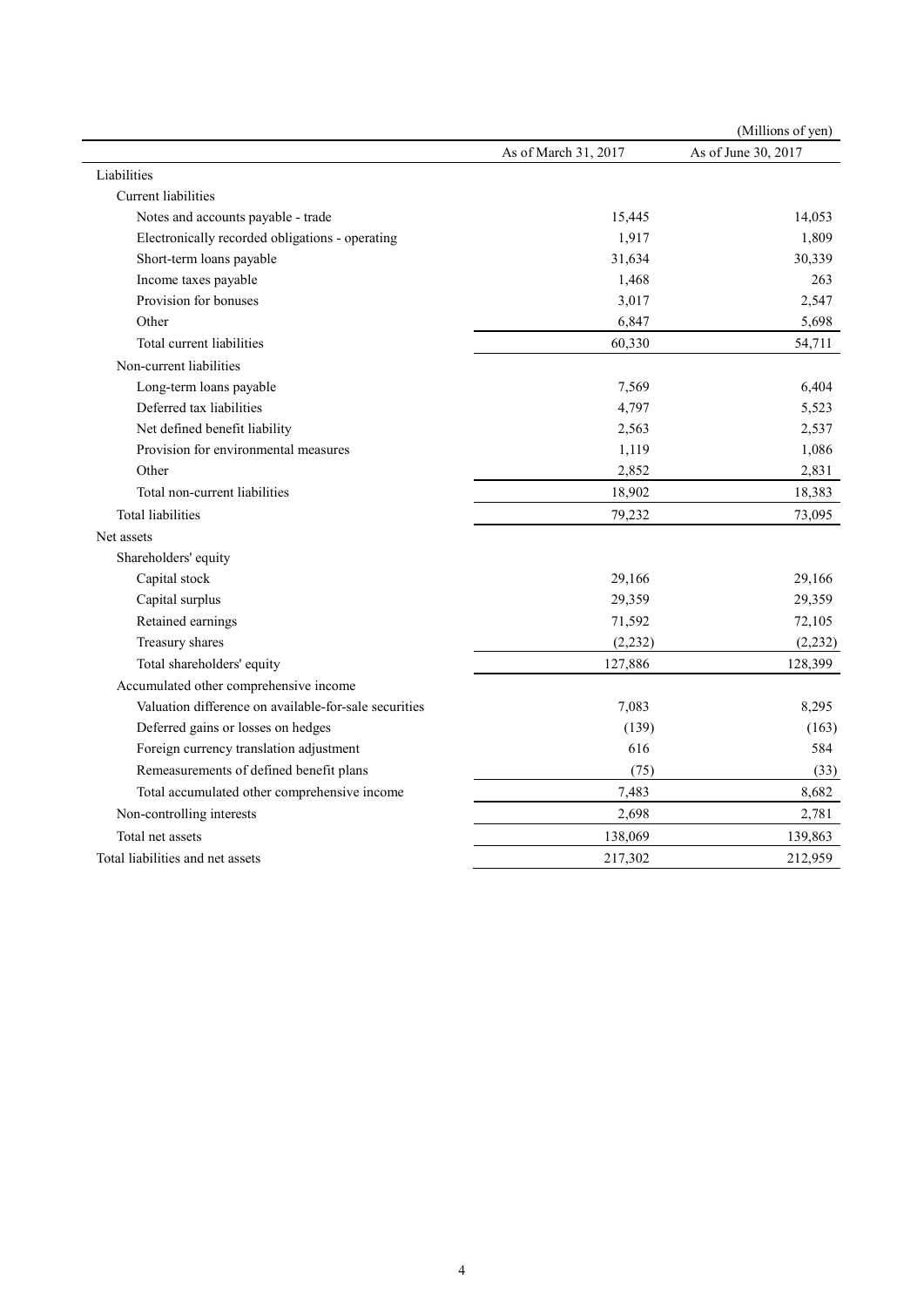### **Consolidated statements of income (cumulative) and consolidated statements of comprehensive income (cumulative)**

**Consolidated statements of income (cumulative)**

|                                                               |                    | (Millions of yen)  |
|---------------------------------------------------------------|--------------------|--------------------|
|                                                               | Three months ended | Three months ended |
|                                                               | June 30, 2016      | June 30, 2017      |
| Net sales                                                     | 30,484             | 29,641             |
| Cost of sales                                                 | 22,451             | 21,163             |
| Gross profit                                                  | 8,032              | 8,477              |
| Selling, general and administrative expenses                  | 6,759              | 6,935              |
| Operating profit                                              | 1,273              | 1,542              |
| Non-operating income                                          |                    |                    |
| Interest income                                               | $\boldsymbol{0}$   | $\mathbf{1}$       |
| Dividend income                                               | 249                | 254                |
| Share of profit of entities accounted for using equity method | 1,475              | 574                |
| Other                                                         | 347                | 365                |
| Total non-operating income                                    | 2,074              | 1,196              |
| Non-operating expenses                                        |                    |                    |
| Interest expenses                                             | 110                | 89                 |
| Foreign exchange losses                                       | 438                |                    |
| Other                                                         | 172                | 221                |
| Total non-operating expenses                                  | 721                | 310                |
| Ordinary profit                                               | 2,625              | 2,427              |
| Extraordinary income                                          |                    |                    |
| Gain on sales of non-current assets                           |                    | $\boldsymbol{0}$   |
| Gain on change in equity                                      | 907                |                    |
| Total extraordinary income                                    | 907                | $\boldsymbol{0}$   |
| <b>Extraordinary</b> losses                                   |                    |                    |
| Loss on abandonment of non-current assets                     | 21                 | 154                |
| Other                                                         |                    | $\mathfrak{Z}$     |
| Total extraordinary losses                                    | 21                 | 158                |
| Profit before income taxes                                    | 3,512              | 2,269              |
| Income taxes - current                                        | 1,969              | 281                |
| Income taxes - deferred                                       | (1, 493)           | 468                |
| Total income taxes                                            | 476                | 750                |
| Profit                                                        | 3,036              | 1,519              |
| Profit (loss) attributable to non-controlling interests       | (19)               | 98                 |
| Profit attributable to owners of parent                       | 3,055              | 1,420              |